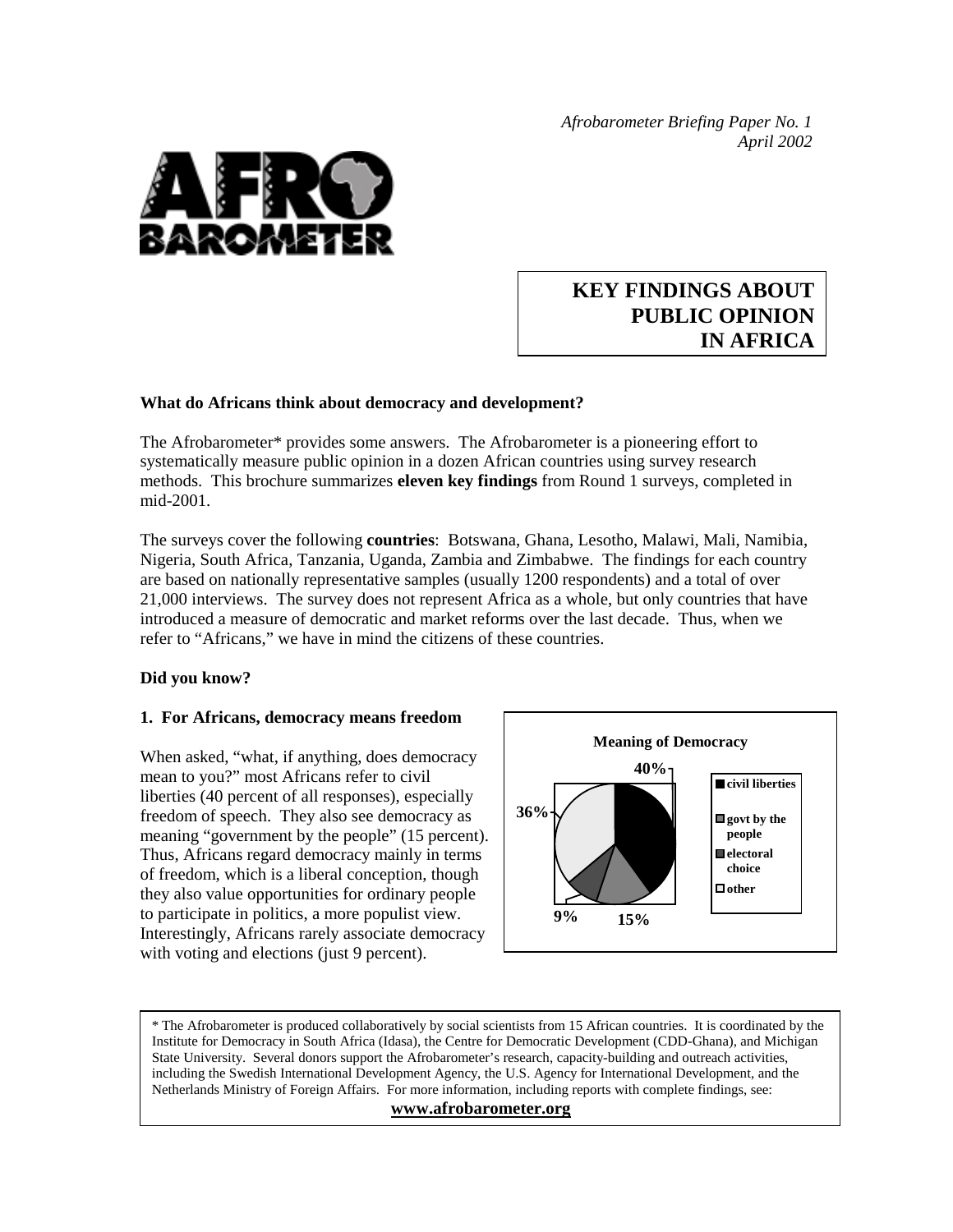

# **2. Support for democracy is widespread in Africa**

Across 12 countries, more than two out of three Africans interviewed say that democracy is "always preferable" to non-democratic forms of government (69 percent). At the same time, clear majorities reject authoritarian alternatives like military rule (82 percent), one-man rule (80 percent), and one-party rule (69 percent). These findings suggest that experiments with multiparty democracy have a wide popular base and that dictators and military rulers have been roundly rejected. But popular support for democracy varies greatly between countries, from 85 percent in Botswana to 40 percent in Lesotho. And in Uganda, Tanzania and South Africa, many people remain attached to the idea of one-party rule.

# **3. Africans expect democracy to deliver basic welfare**

When asked about the features of "a democratic society," almost everyone (89 percent) thinks it important that citizens have access to the basic necessities of life (like food, water and shelter). In practice, people want democracy to deliver these benefits, including education, even more strongly than they insist on regular elections, majority rule, competing political parties, and



freedom to criticize the government (all about 75 percent). Thus, Africans are predisposed to judge the performance of democracy primarily in terms of its record at delivering improvements in the socioeconomic sphere.

# **4. People are not fully satisfied with democracy's performance**

Asked whether they are "satisfied with the way democracy works" in their country, Afrobarometer respondents are lukewarm. The proportion expressing satisfaction with democracy's performance (58 percent) lags behind the proportion that say they support democracy (69 percent, see above). And only 21 percent are "very satisfied." The lowest levels are recorded in Zimbabwe, where only 18 percent are at all satisfied.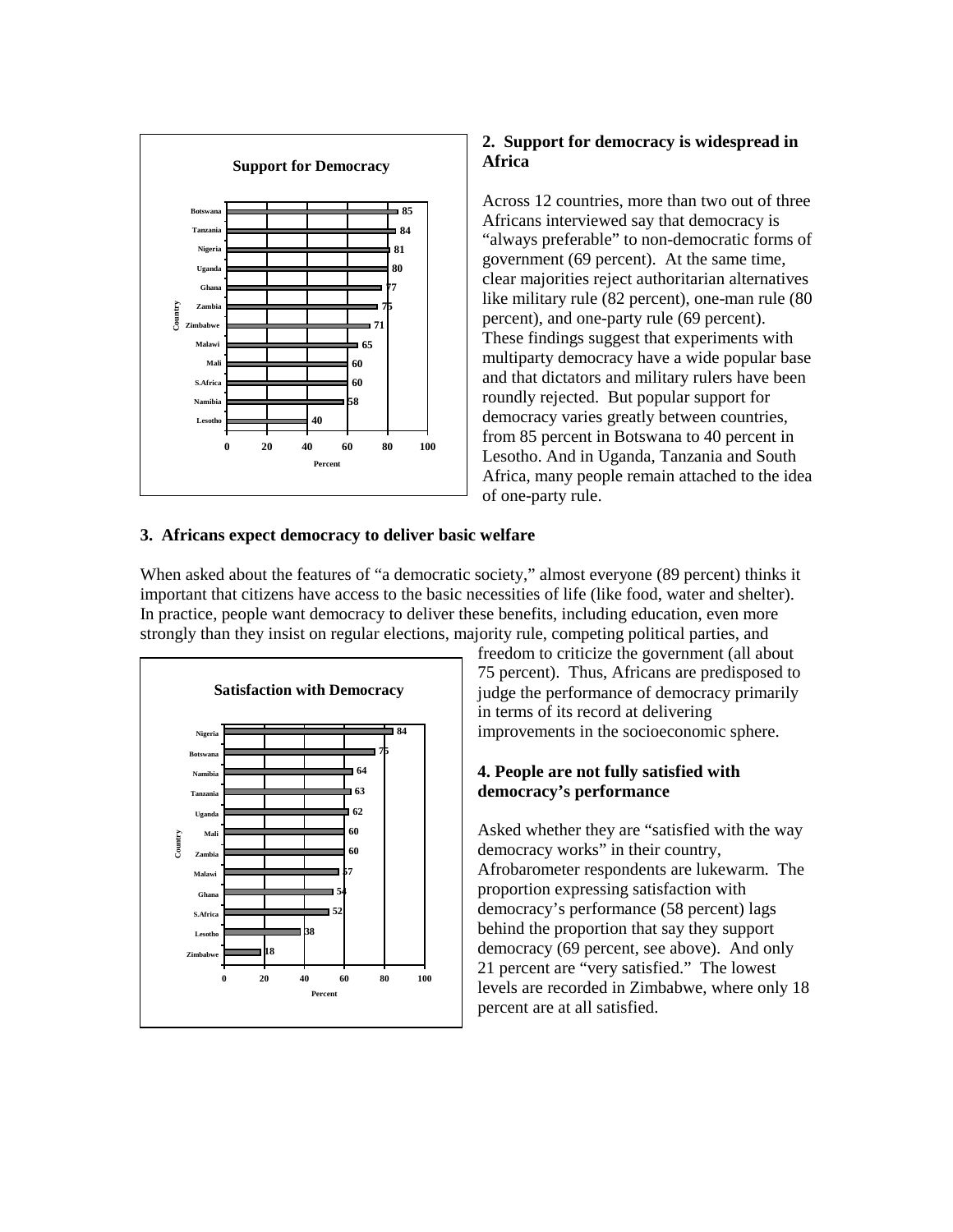## **5. Unemployment is the top problem on the people's development agenda**

Asked to name the most important problems facing their country, survey respondents cite economic problems (51 percent) more frequently than social (42 percent) or political problems (7 percent). The most prominent economic problem is defined as "unemployment" in the industrialized Southern African countries, but as "poverty" or "food shortages" in more rural places like Mali and Malawi. Except in Botswana, AIDS is rarely spontaneously mentioned (just 3 percent), though some who cite "health" (ranked second overall) may be referring to AIDS.

#### **6. People are unsatisfied with economic conditions**

Fewer than one out of three (29 percent) express any degree of satisfaction with the condition of the national economy. In addition, more people think that their living standards have worsened over the previous year than perceive improvements. The only exception is Uganda, where a majority is satisfied with overall economic conditions (62) percent). Interestingly, economic satisfaction is related to the recent growth in the national economy, but not to an individual's felt or actual living standards. Because economic satisfaction is far lower than satisfaction with democracy, the latter must be due in good part to non-economic considerations.



## **7. Africans support some economic reform policies, but not others**

Reform programs to expand the role of the market in the economy meet with mixed reviews. On average, across twelve countries, majorities *accept price reforms* that have introduced user fees for social services (62 percent) and restored market pricing for consumer goods (54 percent). But, similar majorities *reject institutional reforms*, for example to privatize public corporations (58 percent) and to cut back the number of jobs in the civil service (60 percent). While Africans welcome looser regulation on trading, they still want the state to provide employment.

## **8. Corruption is seen as pervasive**

Whereas about one-half of survey respondents think that corruption among public officials is common (52 percent), about one-third think it is rare (35 percent). Perceived corruption is highest in Ghana, Nigeria, Tanzania, and Zimbabwe, and lowest in Botswana, Lesotho and Namibia. Generally, however, people perceive more corruption than they themselves have personally experienced. Such perceptions, and the social inequalities they reflect, tend to corrode satisfaction with economic reform policies and with democracy.